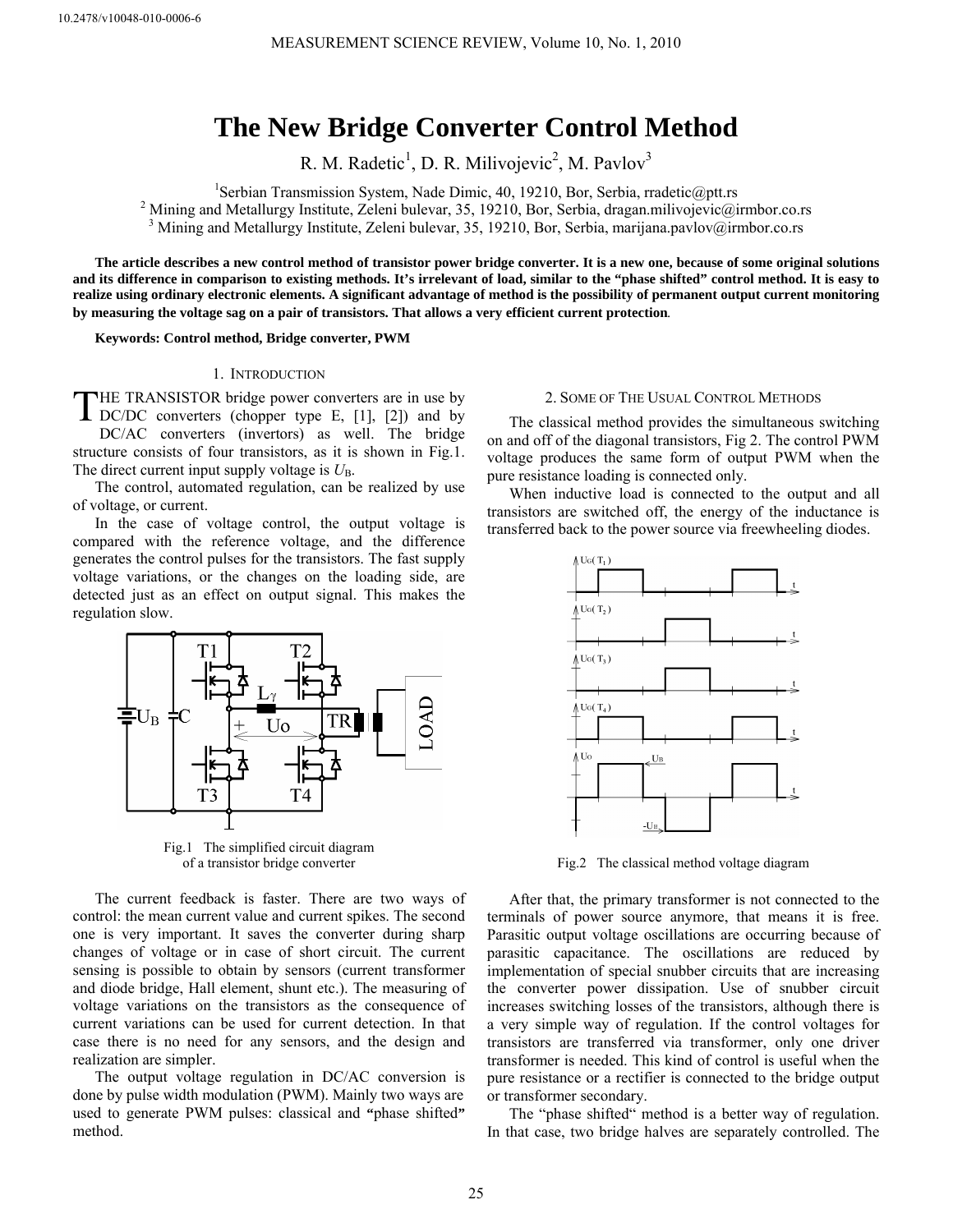duty cycle (D) for both halves of the bridge is D=0.5, but for the second half it is phase shifted. When both bridge sides are in-phase (phase-locked) they produce equal outputs and the difference is zero. If the phase of the second side is moved, the voltage on the connected load grows. The maximal value of output voltage is by phase difference of  $180^\circ$ . This control method is more complex than the previous one. It is realized by special circuits (UC3875, UCC3895, for example).

If the main inductive load is connected to the output, the accumulated energy remains in the circuit, rather than to transfer back to the source. At that time, the current circuit is closed via one of the transistors in one bridge half and the appropriate diode in the other half. The transistor and diode of the positive group change those of the negative one and vice versa (Fig.3). It makes current monitoring by transistor voltage drop measuring more complicated. The most simple way is to do that on the transistors  $T_3$  and  $T_4$  (Fig.1) because their sources (S) are on the same, common potential.



Fig.3 "Phase shifted" method control voltage diagram

Except for these typical methods, there are some alternative solutions. One of them is to use D=50% for noncontrolled transistors and to control the other two transistors by PWM. It could be the upper or the lower pair of transistors. Such method is used by Intersil [4] in their controllers ISL6551 or ISL6752. Concretely, the upper pair is running by D=50% and the lower one is PWM controlled.

The other way of control is described in [3]. One half of the bridge is driven by PWM and the other one uses D=50%.

But the bridge transistor power converter control method, which will be explained below, is slightly different from any described above.

# 3. THE NEW – COMPLEMENTARY CONTROL METHOD

This control method is based on driving both bridge halves separately by two complementary control voltages with phase difference of  $180^0$ , Fig.4 a). The upper (positive) bridge half is controlled by PWM control voltage and the bottom one (negative half) by inverted control voltage. The control PWM voltage is generated by one of standard PWM controllers. Its complementary voltage is produced by inversion itself. The "dead time" (delay) must be introduced to prevent a situation

where both transistors in the same half of the bridge are switched on and conduct simultaneously [5].



Fig.4 The control voltage and output current diagrams

It is totally irrelevant which part of bridge will be controlled by PWM signal, upper or lower one. But, related to output current monitoring, it is convenient that the control PWM signal leads to the upper pair of transistors, and complementary voltage to the lower pair. The example of that solution is shown in Fig.5. If the bridge converter is realized by MOSFET transistors, the solution may be more efficient, because in some time intervals the current can flow through the MOSFET channel (in opposite direction) instead of through the diode. In that case, the control pulses generation is quite simple. The PWM pulses are lead to the upper transistors (T1 and T2) via drivers. The control pulses for the lower bridge part are generated by inversion of the previous signal and introducing the "dead time". Most drivers have both of those functions. The typical example for PWM pulse generation is SG3525 circuit and IR2111 driver. Regarding Fig.1, both transistor connections (T3 and T4) are on the common minus (–) potential of power source. One of the transistors is switched on at all times. When the transformer primary voltage (the bridge output) is zero, both transformer connections are approximately the same on the potential as the power source minus pole.

Prevalent inductive bridge output load means that the current flows through one of the transistors and the other site diode.

#### 4. REALIZED COMPLEMENTARY CONTROL UNIT

Fig.5 shows the overal diagram of an example of a control circuit. The integrated module SG3525 generates PWM control pulses in accordance with regulation voltage produced by control logic. These two modules are galvanically isolated. The regulation voltage can contain a current regulation from current feedback. The driver circuits IR2111 are driven only by one pulse output of SG3525 that is lead to the upper transistors in the bridge. The control voltage for the lower transistors is produced by inversion and addition of "dead time". The dead time interval is 700 ns for that specific circuit. The fast and immediate overcurrent protection is achieved by monitoring voltage variations across the lower pair of